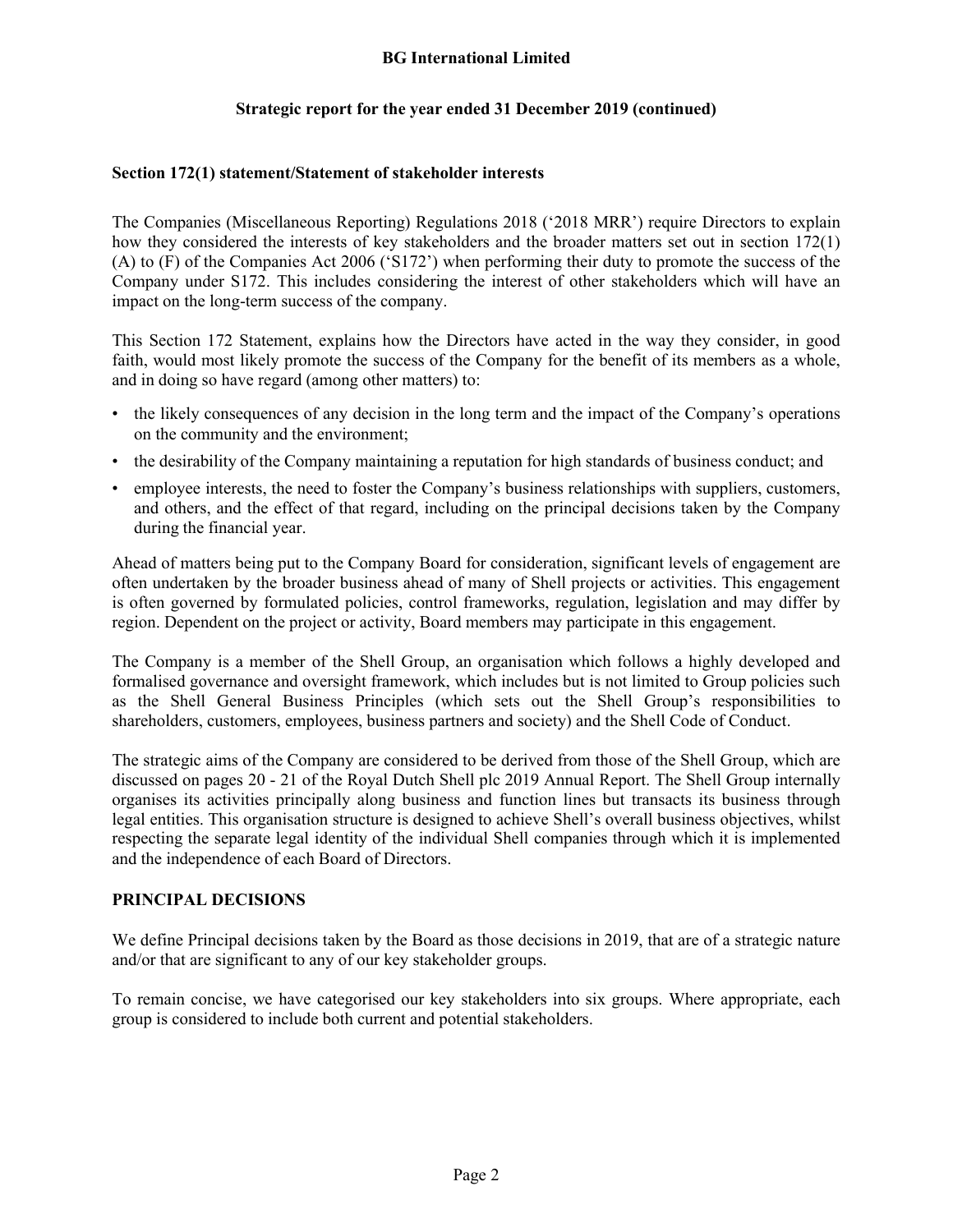# **Strategic report for the year ended 31 December 2019 (continued)**

# **Key stakeholder groups**

- A. Shareholders
- B. Employees / Workforce / Pensioners
- C. Regulators / Governments / NGOs
- D. Communities
- E. Customers
- F. Suppliers / Strategic Partners

### **Principal Decisions in 2019**

In the table below we outline some of the principal decisions made by the Board over the year, explain how the Directors have engaged with, or in relation to, the different key stakeholder groups and how stakeholder interests were considered over the course of decision-making.

The level of information disclosed on principal decisions in the table below is consistent with the size and the complexity of the business.

### **Investing in New business and acquisitions What was the outcome**

Over the course of the year, the Board considered various potential investment opportunities and reviewed investment requests in respect of ongoing projects.

### **How were stakeholders considered**

The Board examined expenditure requests and the impact of this on the Company's success in the longer term. Future value growth opportunities were balanced against any impact to budget and on any possible effects on the Company's various stakeholders. For example opportunities to partner with other organisations were considered. The Directors acknowledged that pursuing certain projects in partnership with other organisations would not only provide opportunities for collaboration with some existing or new stakeholders but could also in some circumstances decrease the Company's own cost exposure and increase access to additional infrastructure, whilst providing opportunities to build a presence in new areas/markets.

# **Shareholder/s' Distribution What was the outcome**

Periodically, the Board reviewed capital allocation The Company received an equity injection.<br>and shareholder returns.

The Board provided its support to long-term projects by citing reference to the Company's purpose and strategy.